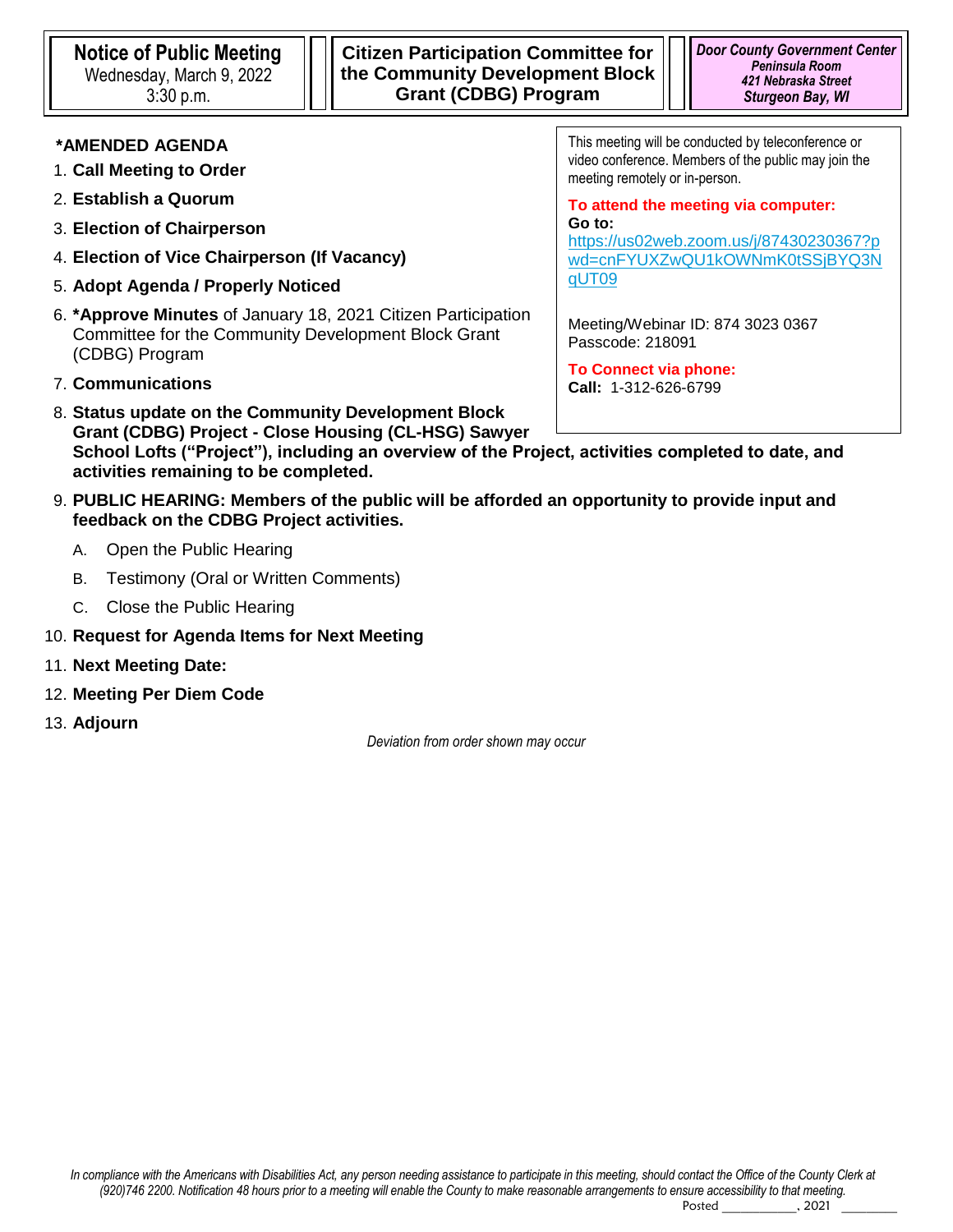**Citizen Participation Committee for the Community Development Block Grant (CDBG) Program**

# **Call Meeting to Order**

The Citizen Participation Committee for the Community Development Block Grant (CDBG) Program was called to order at 1:03 p.m. at the Community Center.

## **Establish a Quorum**

Members present: Susan Kohout, Laura Vlies Wotachek, and Steve Jenkins attended in-person; Chris Sullivan-Robinson, and Seth Weideranders attended virtually.

Others present: County Administrator Ken Pabich, and County Clerk Jill Lau. Public attended virtually.

#### **Election of Chairperson**

Susan Kohout nominated Laura Vlies Wotachek, seconded by Steve Jenkins. Motion carried.

#### **Election of Vice Chairperson**

Laura Vlies Wotachek nominated Susan Kohout, seconded by Steve Jenkins. Motion carried.

#### **Adopt Agenda / Properly Noticed**

Motion by Kohout, seconded by Weideranders to approve the agenda. Motion carried by voice vote.

**Correspondence**

No correspondence was presented.

**Public Comment** None.

**Supervisors Response** N/A.

**PUBLIC HEARING FOR proposed application for Community Development Block Grant – Public Facilities Program (DCBG-PF) funds Call the Public Hearing to Order**

The Public Hearing was called to order at 1:06 p.m. by Chairperson Vlies Wotachek.

#### **Identification of total potential funds**

County Administrator Ken Pabich explained the County of Door had a Revolving Loan Fund Program. The County has gone through the process of closing out the Loan Fund which was just over \$1.4M. The funds have been submitted back to the State and they are awaiting our application for a qualified project.

#### **Eligible CDBG activities**

For the closeout various areas were identified: housing, government related projects, economic development related uses. The County went through the process to identify projects and settled on a housing project. The project has to be for an existing building or structure that can be converted/modified/updated to a qualifying project with at least 51% of the units be leased as affordable housing units. The project identified is the West Side School.

## **Presentation of identified community development needs**

A study was performed to look at housing needs throughout the county. Information related to the study was included in the meeting packet and was reviewed. Items studied included shortages, secondhand market in terms of housing and land cost, impact of tourism, building and zoning requirements, and lack of infrastructure. Items

"These minutes have **not** been reviewed by the oversight committee and are subject to approval at the next regular committee meeting."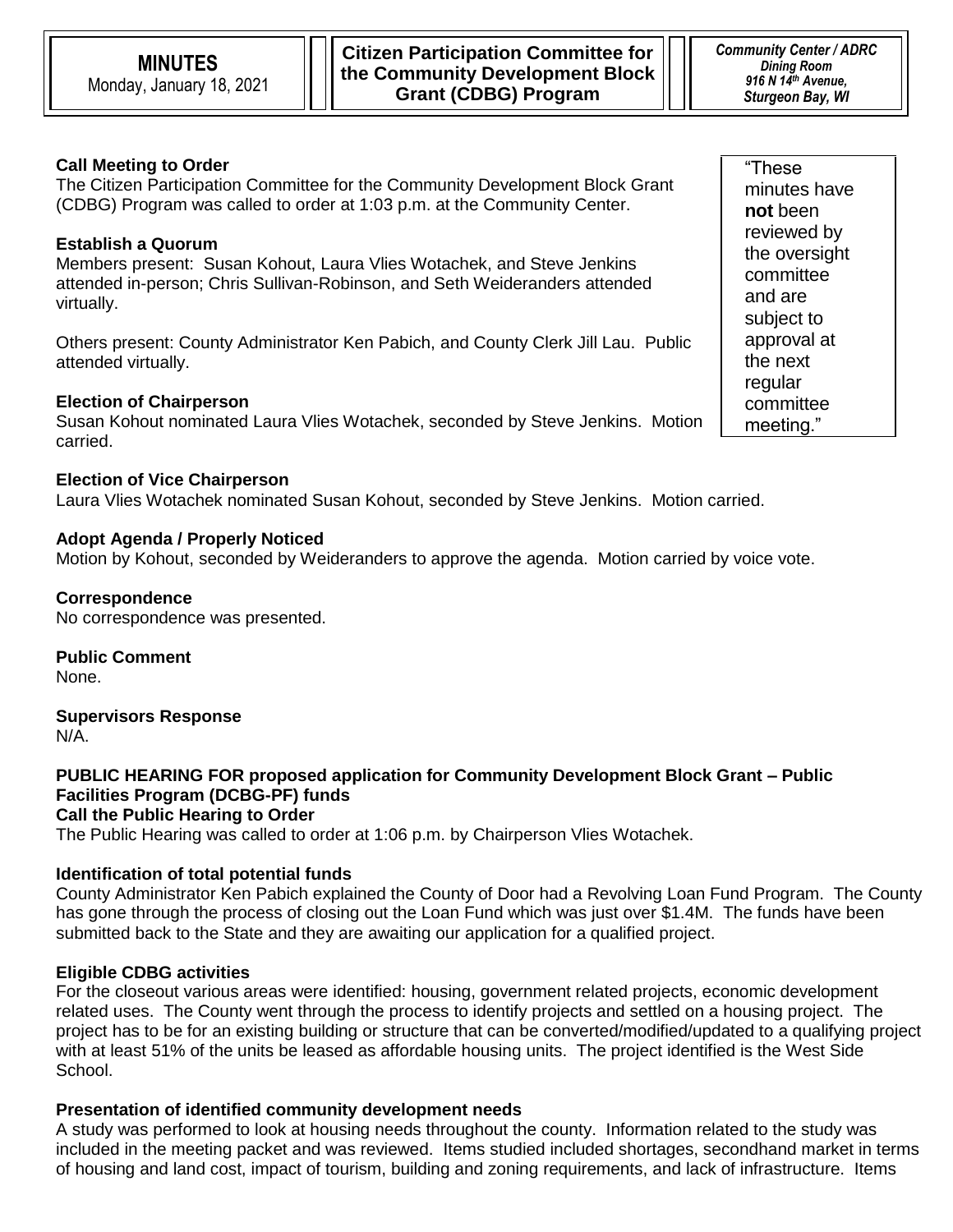impacting housing included employment/seasonal employment, transportation, and daycare availability. Demographic structure was also studied. The cost of housing construction itself impacts the housing market. The study was broken down into geographical regions. Workforce housing, senior housing, and seasonal housing demands and shortages were studied. Residential apartments and owner occupied homes were studied. Income levels were studied – low to moderate.

#### **Identification of any community development needs by public**

When the Housing Study was complete there was a glaring need for housing. When looking at uses for our project dollars there was a glaring need for the County. Housing was identified as a top priority. When the West Side School project was first identified 1 ½ years ago the project applied for grants through WHEDA. The WHEDA funds were not awarded and the initial project did not move forward. The project was redeveloped into 15 units with 8 units made available to individual with low to moderate incomes. The project total cost was reviewed and included the acquisition of land - \$125,000, acquisition of building \$175,000, building conversion \$1.431M of CDBG funds with another \$2+M injected from the developer. In additional administration fees, for the management of funds and the management of the project costs, are covered. When complete over \$4.1M will be invested into our community.

# **Presentation of activities proposed for CDBG application, including potential residential displacement**

The layout of the project was reviewed. The entire project itself will be within the existing footprint of the building. Additional garages will be built. The building will include 1 Studio,  $7 - 1$  bedroom units, and  $7 - 2$  bedroom units. The City of Sturgeon Bay will require a Plan Review process. It was noted this building has been sitting vacant for many years; there is no residential displacement.

## **Citizen input regarding proposed and other CDBG activities**

No one participated in the citizen input.

## **Adjourn the Public Hearing**

The Public Hearing was adjourned at 1:30p.m.

# **Request for Agenda Items for Next Month's Meeting**

Nothing as of this meeting.

## **Next Meeting Date**

The Committee is required to meet at the end of the project. It is recommended to have one or two check-in meetings. Next meeting is expected to be held in June.

## **Meeting Per Diem Code**

822.

## **Adjourn**

Motion by Jenkins, seconded by Kohout to adjourn. Time 1:33 p.m. Motion carried.

Respectfully submitted by Jill M. Lau, County Clerk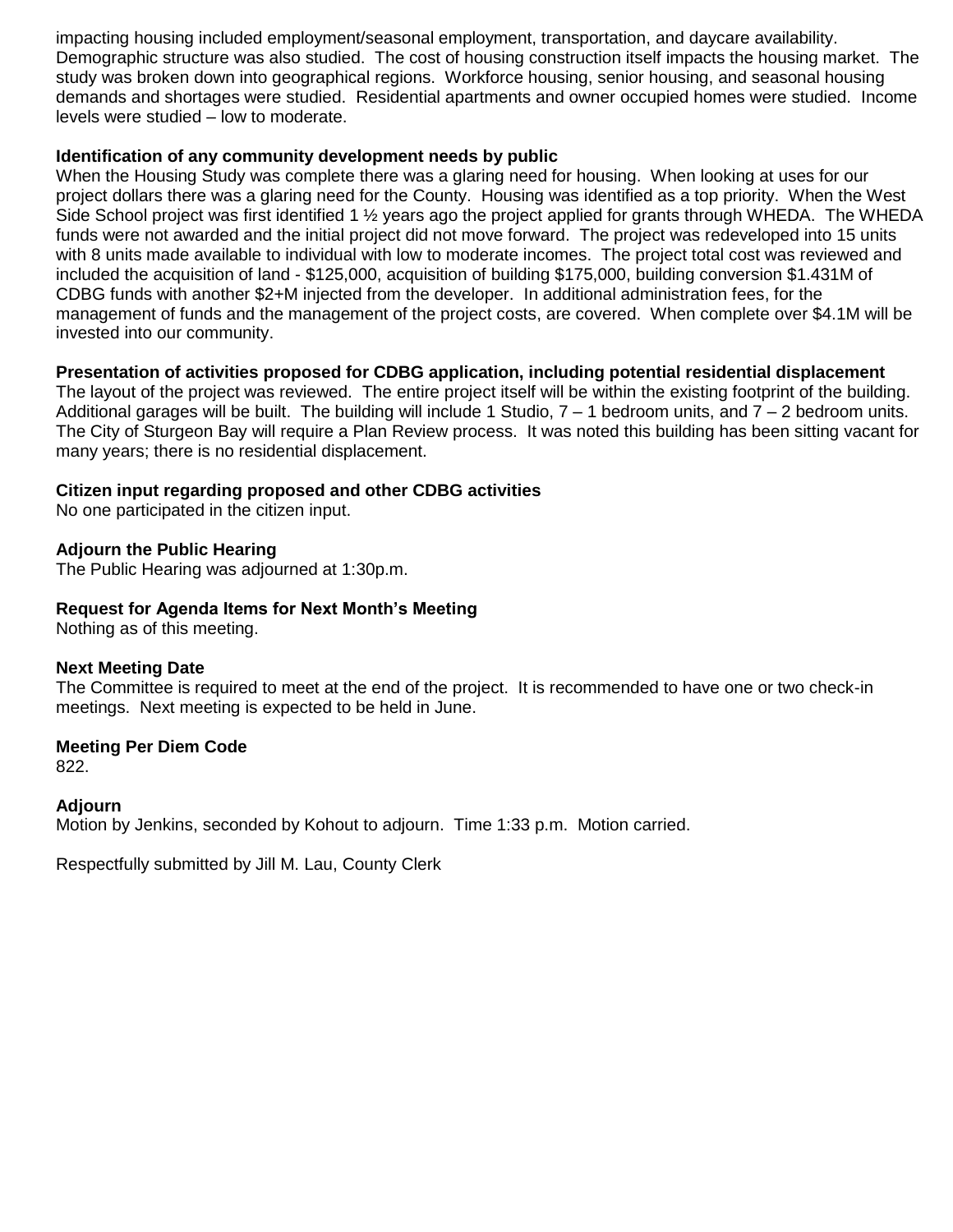# Sawyer School Lofts 17 W Pine Street, Sturgeon Bay

feet) and 7, two-bedroom units (900 to 1,100 square feet) for a total of fifteen multifamily units targeting residents of all ages The Developer is in process of constructing the Sawyer School Lofts, a fifteen-unit LIHTC multifamily rental housing development centrally located within the City of Sturgeon Bay, Wisconsin. More specifically, the subject site is located on the southwestern corner of the intersection of West Pine Street and South Madison Avenue at 17 West Pine Street. Upon completion, the subject development will consist of the adaptive reuse of an existing, vacated school building containing, one-bedroom units (700 square

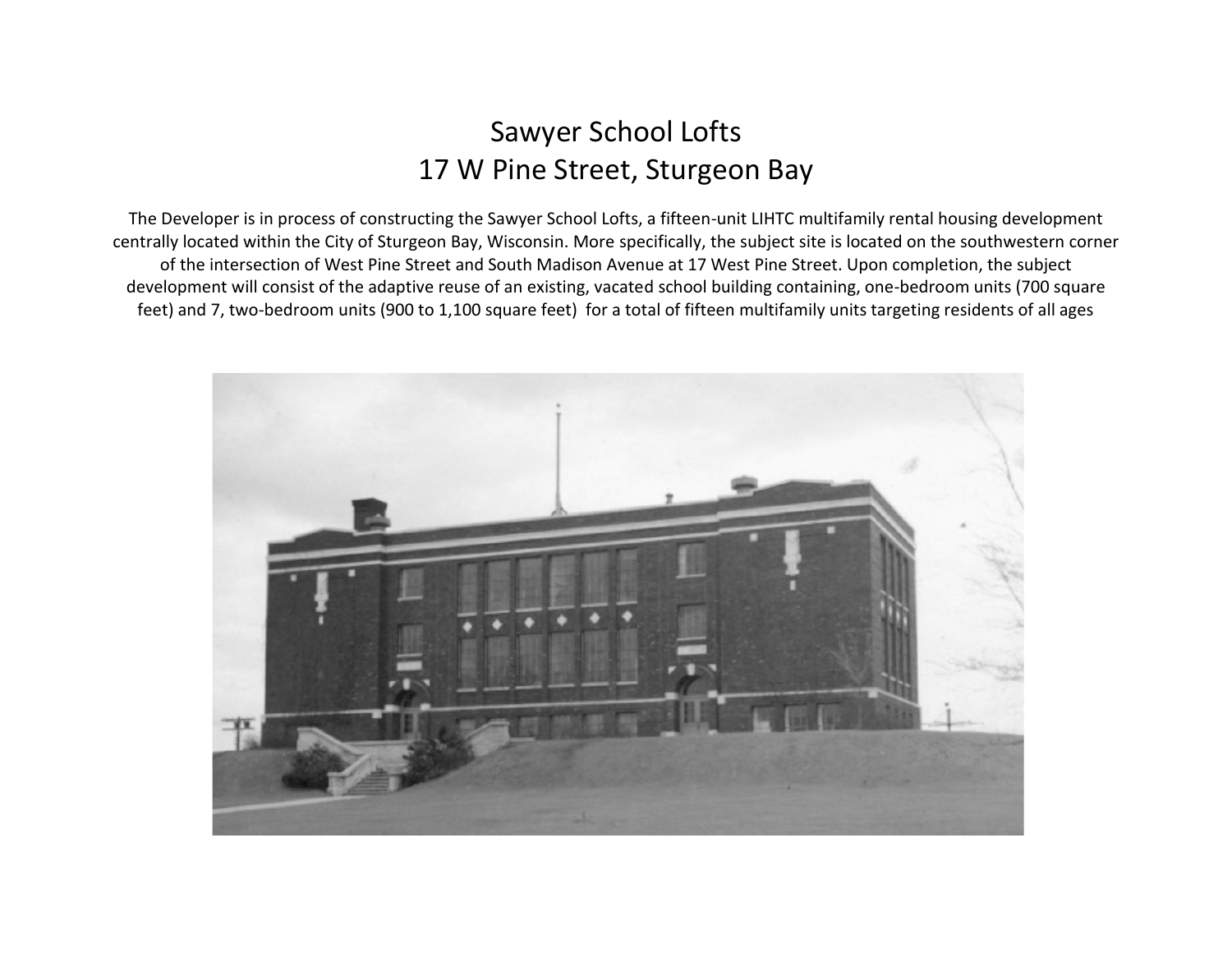| Sawyer Lofts   |            |                                                       |          |              |                   |                         |
|----------------|------------|-------------------------------------------------------|----------|--------------|-------------------|-------------------------|
| ID             | 0          | <b>Task Name</b>                                      | Duration | Start        | Finish            | Predecessors            |
| $\mathbf{1}$   |            |                                                       | 0 days   | Mon 10/4/21  | Mon 10/4/21       |                         |
| $\overline{c}$ | m          | 3rd floor (5 units)                                   | $0$ days | Mon 10/4/21  | Mon 10/4/21       |                         |
| $\overline{3}$ |            | <b>E</b> Demo                                         | 10 days  | Mon 10/4/21  | Fri 10/15/21      |                         |
| $\overline{4}$ |            | $\mathbb{H}$ Rough frame (4 men) 500-layout 1st floor | 15 days  | Mon 11/8/21  | Fri 11/26/21      |                         |
| 5              |            | pre-rock and ceiling grid                             | 3 days   | Mon 11/29/21 | Wed 12/1/214      |                         |
| 6              |            | <b>Rough Electrical</b>                               | 10 days  | Mon 12/6/21  | Fri 12/17/21      |                         |
| $\overline{7}$ |            | Rough HVAC                                            | 10 days  | Mon 12/6/21  | Fri 12/17/21      |                         |
| 8              |            | <b>TE</b> Rough Plumbing                              | 10 days  | Mon 12/6/21  | Fri 12/17/21      |                         |
| 9              |            | Rough Fire protection                                 | 10 days  | Mon 12/6/21  | Fri 12/17/21      |                         |
| 10             | <b>THE</b> | Insulation                                            | 5 days   | Mon 12/20/21 | Fri 12/24/219     |                         |
| 11             |            | <b>E</b> Drywall                                      | 30 days  | Mon 12/27/21 | Fri 2/4/22 10     |                         |
| 12             | ١ę,        | Tape & paint                                          | 10 days  | Mon 2/7/22   | Fri 2/18/22 11    |                         |
| 13             |            | LVT Flooring-sand/coat hardwood                       | 5 days   | Mon 2/21/22  | Fri 2/25/22 12    |                         |
| 14             |            | Finish Fire protection                                | 2 days   | Mon 2/28/22  | Tue 3/1/22 13     |                         |
| 15             | <b>THE</b> | Windows                                               | 10 days  | Mon 2/28/22  | Fri 3/11/22       |                         |
| 16             |            | Finish Carpentry (4 men) 355                          | 10 days  | Mon 2/28/22  | Fri 3/11/22 13    |                         |
| 17             |            | <b>Finish Plumbing</b>                                | 5 days   | Mon 3/7/22   |                   | Fri 3/11/22 16SS+5 days |
| 18             |            | <b>Finish Electrical</b>                              | 5 days   | Mon 2/28/22  | Fri 3/4/22 13     |                         |
| 19             |            | Finish HVAC                                           | 5 days   | Mon 2/28/22  | Fri 3/4/22 13     |                         |
| 20             |            | Carpet                                                | 5 days   | Mon 3/14/22  | Fri 3/18/22 16    |                         |
| 21             |            | Appliances                                            | 2 days   | Wed 4/20/22  | Thu 4/21/22 72    |                         |
| 22             |            | <b>Drywall Punch</b>                                  | 4 days   | Mon 3/21/22  | Thu 3/24/22 20    |                         |
| 23             |            | Cleaning                                              | 2 days   | Thu 4/28/22  | Fri 4/29/22 74    |                         |
| 24             |            | Punch                                                 | 5 days   | Mon 5/2/22   | Fri 5/6/22 23     |                         |
| 25             | 噩          | <new task=""></new>                                   | $1$ day? | Mon 10/4/21  | Mon 10/4/21       |                         |
| 26             | 亜          | 2nd floor (3 units)                                   | 0 days   | Mon 10/18/21 | Mon 10/18/21      |                         |
| 27             |            | <b>E</b> Demo                                         | 10 days  | Mon 10/18/21 | Fri 10/29/213     |                         |
| 28             | Ŀ.         | Rough frame (4 men) 290                               | 12 days  | Mon 11/29/21 | Tue 12/14/21 4,27 |                         |
| 29             |            | Prerock and grid ceiling                              | 2 days   | Wed 12/15/21 | Thu 12/16/21 28   |                         |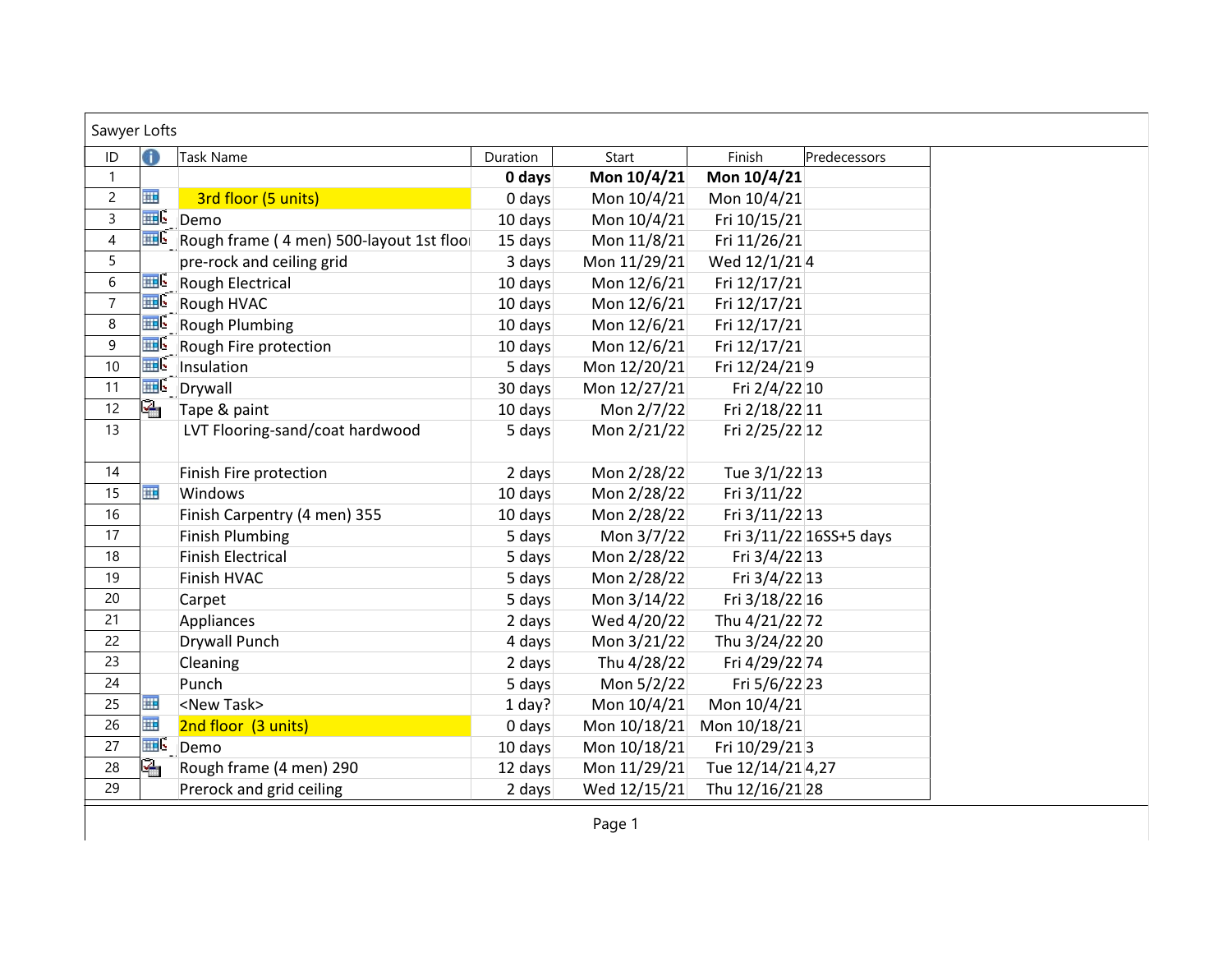| Sawyer Lofts |                         |                                                   |          |              |                        |                             |
|--------------|-------------------------|---------------------------------------------------|----------|--------------|------------------------|-----------------------------|
| ID           | 6                       | Task Name                                         | Duration | Start        | Finish                 | Predecessors                |
| 30           | 喎                       | Rough Electrical                                  | 18 days  | Mon 12/20/21 | Wed 1/12/226           |                             |
| 31           | ⊕                       | Rough HVAC                                        | 18 days  | Mon 12/20/21 | Wed 1/12/22 7          |                             |
| 32           | IQ,                     | Rough Plumbing                                    | 18 days  | Mon 12/20/21 | Wed 1/12/228           |                             |
| 33           | Ł                       | Rough Fire protection                             | 18 days  | Mon 12/20/21 | Wed 1/12/229           |                             |
| 34           | $\overline{\mathbf{r}}$ | Insulation                                        | 4 days   | Thu 1/13/22  | Tue 1/18/22 33         |                             |
| 35           | 硧                       | Drywall                                           | 8 days   | Mon 2/7/22   | Wed 2/16/22 34,11      |                             |
| 36           | L.                      | Tape, plaster repair & paint                      | 8 days   | Mon 2/21/22  | Wed 3/2/22 35,12       |                             |
| 37           |                         | <b>LVT Flooring Sand hardwood</b>                 | 3 days   | Thu 3/3/22   | Mon 3/7/2236           |                             |
| 38           |                         | Finish fire protection                            | $1$ day  | Tue 3/8/22   | Tue 3/8/22 37          |                             |
| 39           | 而                       | Windows                                           | 20 days  | Mon 3/14/22  | Fri 4/8/22 15          |                             |
| 40           |                         | Finish Carpentry (4men) 213                       | 6 days   | Mon 3/14/22  | Mon 3/21/22 37,16      |                             |
| 41           |                         | Finish plumbing                                   | 5 days   | Wed 3/16/22  |                        | Tue 3/22/22 40SS+2 days, 17 |
| 42           |                         | <b>Finish Electrical</b>                          | 5 days   | Tue 3/8/22   | Mon 3/14/22 37,18      |                             |
| 43           |                         | Finish HVAC                                       | 5 days   | Mon 3/7/22   | Fri 3/11/22 36,19      |                             |
| 44           |                         | Finish sand seal hardwood floors                  | 5 days   | Wed 3/23/22  | Tue 3/29/22 41         |                             |
| 45           |                         | Carpet                                            | 3 days   | Wed 3/23/22  | Fri 3/25/22 20,41      |                             |
| 46           |                         | Appliances                                        | 2 days   | Fri 4/22/22  | Mon 4/25/22 40,21      |                             |
| 47           |                         | <b>Drywall Punch</b>                              | 3 days   | Mon 3/28/22  | Wed 3/30/22 45,22      |                             |
| 48           |                         | Cleaning                                          | 2 days   | Mon 5/2/22   | Tue 5/3/22 45,23       |                             |
| 49           |                         | Punch                                             | 5 days   | Mon 5/9/22   | Fri 5/13/22 47,24      |                             |
| 50           | 噩                       | <new task=""></new>                               | $1$ day? | Mon 10/4/21  | Mon 10/4/21            |                             |
| 51           | 冊                       | 1st floor (7 units)                               | 0 days   | Mon 11/1/21  | Mon 11/1/21            |                             |
| 52           | <b>III</b>              | Demo                                              | 15 days  | Mon 11/1/21  | Fri 11/19/21 27        |                             |
| 53           |                         | Cut floor remove concrete                         | 5 days   | Wed 11/3/21  |                        | Tue 11/9/21 3FS+12 days     |
| 54           |                         | <b>TE</b> underground Plumbing                    | 23 days  | Wed 11/10/21 | Fri 12/10/21 53        |                             |
| 55           |                         | $\mathbb{H}^{\mathbb{C}}$ concrete trenches       | $1$ day  | Mon 12/13/21 | Mon 12/13/21 54        |                             |
| 56           |                         | $\mathbb{H}^{\mathbb{C}}$ Rough frame (4 men) 736 | 23 days  | Tue 12/14/21 | Thu 1/13/22 55         |                             |
| 57           | L.                      | <b>Rough Electrical</b>                           | 18 days  | Mon 1/17/22  | Wed 2/9/22 61FS-3 days |                             |
| 58           | q,                      | Rough HVAC                                        | 18 days  | Mon 1/17/22  | Wed 2/9/22 61FS-3 days |                             |
| 59           | ١Ģ,                     | Rough Plumbing                                    | 18 days  | Mon 1/17/22  | Wed 2/9/22 61FS-3 days |                             |